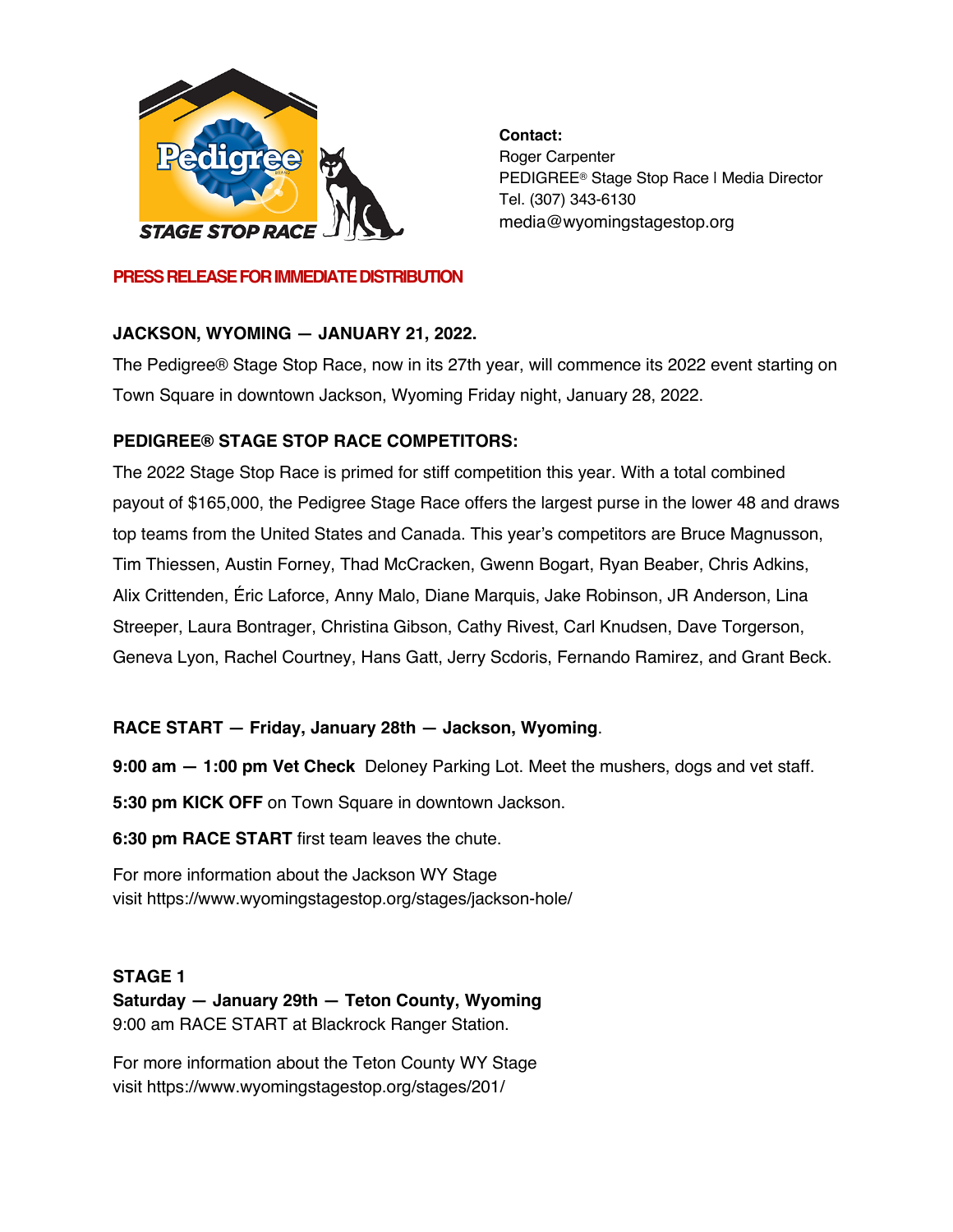## **STAGE 2**

#### **Sunday — January 30th — Pinedale, Wyoming.**

(Stage Two relocated from the South Pass area of Lander, Wyoming) 9:00 AM RACE STARTS at the Upper Green River Trailhead, Cora at the end of Hwy 352. Kendall Valley Lodge serves Breakfast & Lunch Specials. Located west of the Upper Green Parking Lot.

4:00 PM PUBLIC MEET & GREET at the Dudley Key Sports Complex. Food and drinks for purchase.

## **STAGE 3**

#### **Monday — January 31st — Pinedale, Wyoming.**

9:00 AM RACE STARTS at the Upper Green River Trailhead, Cora at the end of Hwy 352. Kendall Valley Lodge serves Breakfast & Lunch Specials. Located west of the Upper Green Parking Lot.

For more information about the Pinedale WY Stage visit https://www.wyomingstagestop.org/stages/pinedale-wy/

## **Monday — January 31st — Big Piney, Wyoming.**

6:00 PM MEET THE MUSHERS DINNER at the Marbleton Community Center, 429 2nd Street, Big Piney.

## **STAGE 4**

#### **Tuesday — February 1st — Big Piney/Marbleton, Wyoming.**

9:00 AM RACE STARTS at Middle Piney parking lot off road 350, 20 miles from Big Piney.

For more information about the Big Piney/Marbleton WY Stage visit https://www.wyomingstagestop.org/stages/big-piney-marbleton-wy/

## **STAGE 5**

#### **Wednesday — February 2nd— Kemmerer, Wyoming.**

9:00 AM RACE STARTS at the end of the Hams Fork Road, Hams Fork Trail Head.

For more information about the Kemmerer WY Stage visit https://www.wyomingstagestop.org/stages/kemmerer-wy/

**Thursday — February 3rd— TRAVEL DAY**